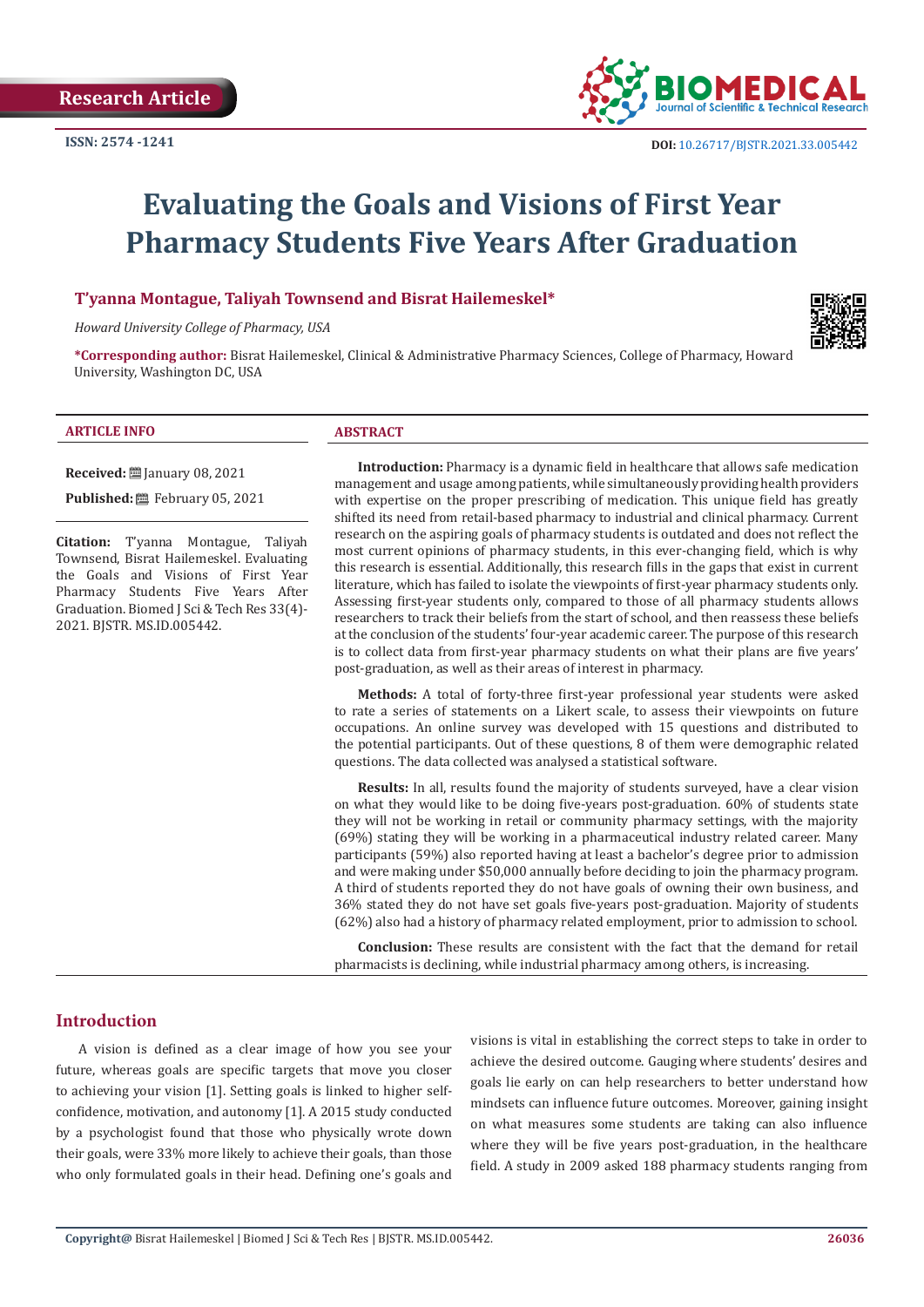first years to fourth years, about their career plans immediately after graduation. 50.9% of participants listed community retail as their desired employment, while 18% and 8% stated clinical and hospital pharmacy, respectively [2]. This same group was also asked where they saw themselves in 5 years, with 31%, 24%, and 6% stating community retail, clinical and hospital pharmacy as their desired occupations, respectively [2]. In all, the majority of the class chose community retail as both their immediate and longterm career vision.

The benefits of the first-year pharmacy students' goals and visions have been documented but there are few studies related to observing the goals students have, and the measures they are taking to get to where they want to be career wise. The current literature is outdated and was conducted at a time when retail pharmacy was in high demand. Additional research must be done, due to the shifting roles of pharmacists today. Furthermore, current research evaluates the long-term goals of pharmacy school students of all stages in their academic years, not specifically first years, as this research does. This study will explore the most current visions and goals of first year pharmacy students, five years after graduation. The goal of the study is to determine how confident and knowledgeable students are in their career plans, as well as identify their interests five years post-graduation.

#### **Methods**

A survey was distributed to 43 first professional first-year students. This survey consisted of 8 demographics related question and other six questions related to their goals and future vision post-graduation from pharmacy program. The first three non-demographic questions focused on the interest of pharmacy students five years after graduation. The last three questions focused on goals and visions five years after graduation. These survey questions were constructed by the research team using Qualtrics and then was distributed via email to the class of 2024. This study was done as part of the Drug Informatics course for first year pharmacy students. The survey was sent to 43 students and all 43 students responded which is a 100% response rate. The

data distributed was rated on a five-point scale (strongly agree to strongly disagree). Further analysis was conducted using SPSS software.

#### **Results**

A total of 44 students requested to complete a survey in this study with one hundred percent response rate. Several demographics data that includes age, gender, work experience, etc. collected and as summarized in (Table 1) and (Graph 1) below. Among the survey participants, more than three-quarter of the participants (77.3%) were female and they were under 35 years of age, with majority (59%) between 18-34 years of age. Over half of the participants came from states other than the DMV area (District of Columbia, Maryland, and Virginia) to join our pharmacy program. However, 27.3% of the students are residents of Maryland, and one-fifth (20.5 %) reside in Virginia. Participants were also asked if they have had a job prior to admission, annual income, and the job title they held prior to joining the pharmacy program. An overwhelming number of students (95.5%) said they had worked before joining the program. In regard to types of occupations, the majority of them (62.8%) had a pharmacy-related job. One-third of respondents stated they had a non-pharmacy related job; with only seven (16.3%) participants stating they previously worked in a non-healthcare related field (Graph 2). When asked about their annual income, over ten percent (11.3%) made over \$50,000 annually while others (16.3%) were making less than \$20,000. The remaining participants (22.6%) made an average of \$20,000 to \$50,000. Additionally, more than half of students worked for more than four years before joining the pharmacy program (Table 2).

**Table 1:** Residency States Distribution (N=44).

|                                  | <b>Response Rate (%)</b> | <b>No. of Responses</b> |
|----------------------------------|--------------------------|-------------------------|
| Residence Before Coming<br>to HU |                          |                         |
| Maryland                         | 27.27                    | 12                      |
| Virginia                         | 20.45                    |                         |
| Other States                     | 43.18                    | 19                      |



Graph 1: Gender Distribution (N=44).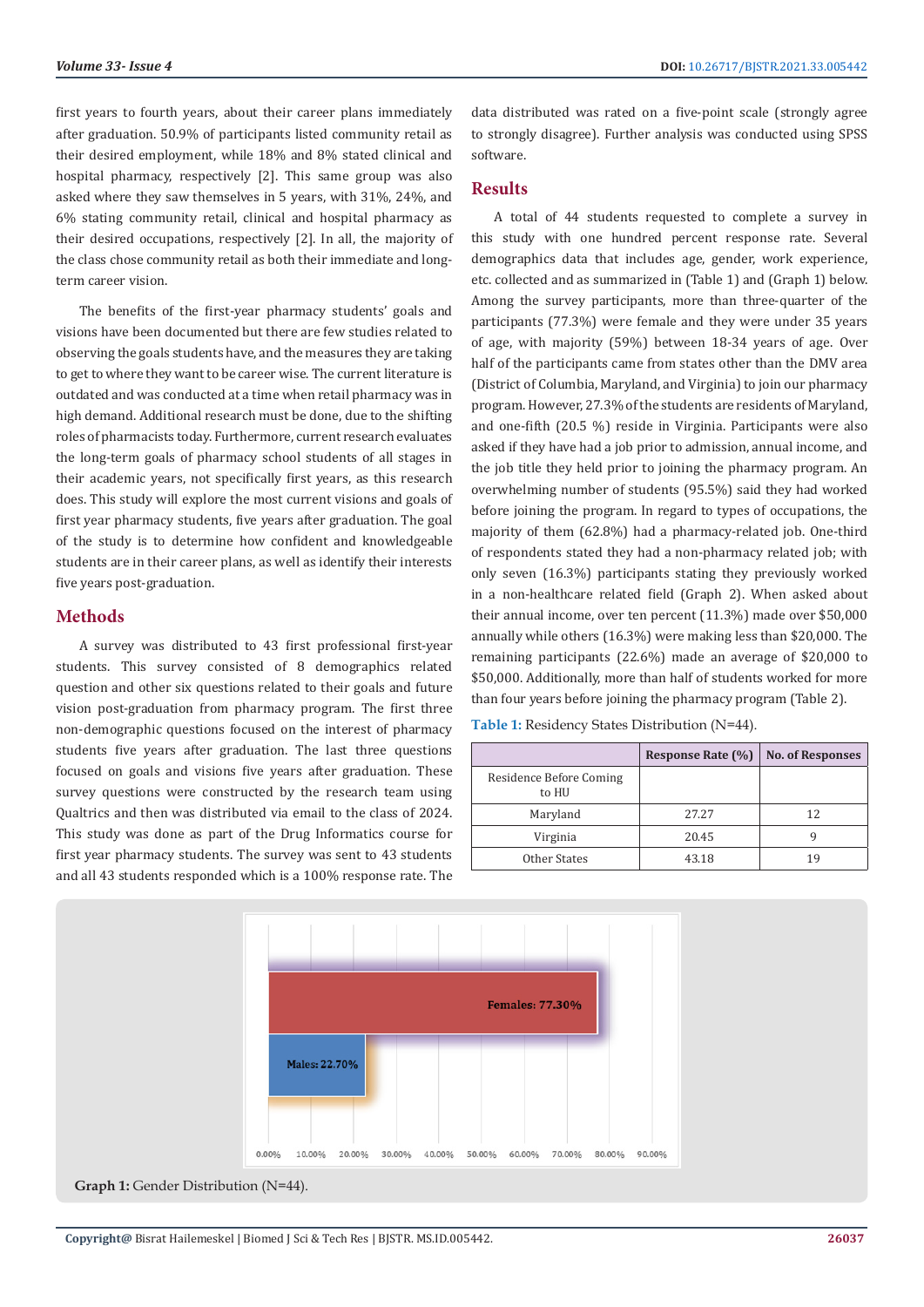

**Graph 2:** Age Distribution (N=44).

|  |  |  | Table 2: Responses to Prior Work-Related Questions. |  |
|--|--|--|-----------------------------------------------------|--|
|--|--|--|-----------------------------------------------------|--|

| <b>Annual Income If You Have</b><br><b>Worked</b>           | <b>Response Rate</b><br>(%) | <b>No. of Responses</b> |
|-------------------------------------------------------------|-----------------------------|-------------------------|
| \$10,000 - \$19,999                                         | 16.28                       | 7                       |
| \$20,000 - \$29,999                                         | 6.98                        | 3                       |
| \$30,000 - \$39,999                                         | 18.6                        | 8                       |
| \$40,000 - \$49,999                                         | 6.98                        | 3                       |
| > \$49,999                                                  | 11.3                        | 5                       |
| <b>TYPE OF JOB HELD</b>                                     |                             |                         |
| Pharmacy Related                                            | 62.79                       | 27                      |
| Non-Pharmacy but health care<br>related                     | 20.93                       | 9                       |
| No-Pharmacy or Non-Health<br>care related                   | 16.28                       | 7                       |
| <b>NUMBER OF YEARS WORKED</b><br><b>BEFORE COMING TO HU</b> |                             |                         |
| < 1                                                         | 16.28                       | 7                       |
| $1 - 3$                                                     | 32.56                       | 14                      |
| $4 - 5$                                                     | 25.58                       | 11                      |
| > 5                                                         | 25.58                       | 11                      |

Over one-quarter (25.6%) of the participants reported to have been a part of the workforce for over 5 years. Respondents were asked to state their highest education they have obtained prior to joining the pharmacy program. 59.09% of students have at least a 4-year degree, while 27.7% of students state they have some level of college, and 4.55% have an associate degree. Interestingly, close to ten percent (9.09%) of students report having a professional degree, including a Master of Science degree. Looking at the (Table 3) below, it is apparent nearly over three-quarter of the students surveyed (69.8%%) have plans to work for the governmental institutions such as the FDA, USAID, CDC etc. Close to eighty percent (79.7%) said they are interested in working for a pharmaceutical industry. More than half of student interns (54%) state they do not see themselves working in retail or community pharmacy settings five years post graduations. Only a small portion of students (31%) reject the idea of owning a pharmaceutical business of their own (Graph 3). What is interesting is that one-third of the students (36.1%) said they do not have any specific plan at the time of the survey what they are going to do 5 years after graduation from the program (Table 4).

**Table 3:** Prior Educational Background Reponses (N=44).

| <b>Highest Education Attended Before</b><br><b>Coming to HU</b> | <b>Response Rate</b><br>(%) | No. of<br><b>Responses</b> |
|-----------------------------------------------------------------|-----------------------------|----------------------------|
| Some College                                                    | 27.7                        | 12                         |
| 2-year degree/associate degree                                  | 4.55                        |                            |
| 4-year degree                                                   | 59.09                       | 26                         |
| Professional degree                                             | 9.09                        | 4                          |
| Doctorate                                                       |                             |                            |



**Graph 3:** Response to Job and Income Related Questions  $(N=44)$ .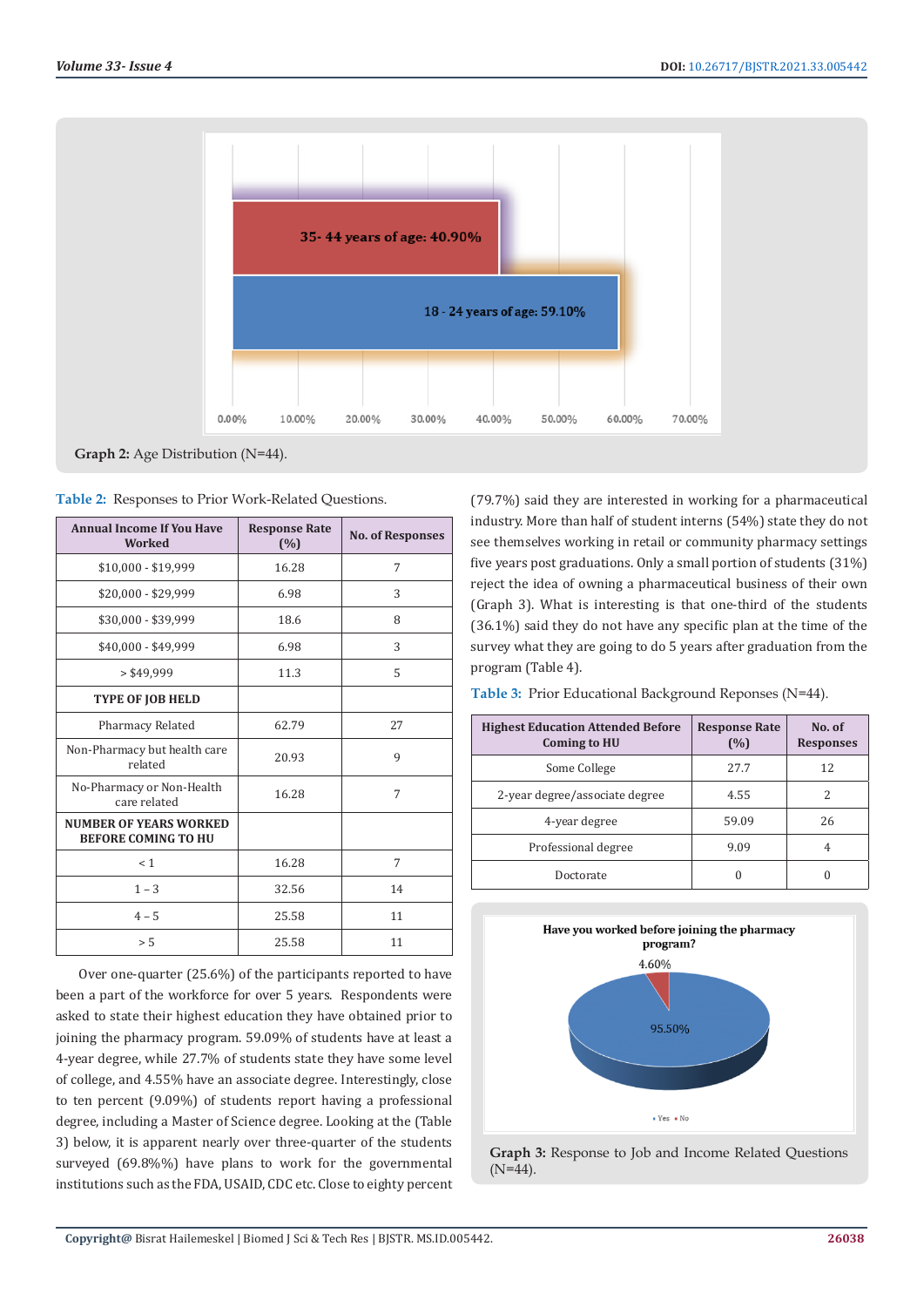| <b>Survey Questions</b>                                                                                              | <b>Strongly Agree</b> | <b>Somewhat</b><br>Agree | Somewhat<br><b>Disagree</b> | <b>Strongly</b><br><b>Disagree</b> |
|----------------------------------------------------------------------------------------------------------------------|-----------------------|--------------------------|-----------------------------|------------------------------------|
| My dream in five years after graduation is to work for US governmental<br>institutions such as FDA, USAID, CDC, etc. | 12 (27.9%)            | 18 (41.9%)               | $9(20.9\%)$                 | $4(9.3\%)$                         |
| I would be interested in working for the pharmaceutical industry in 5<br>years after graduation.                     | 20 (45.6%)            | 15 (34.1%)               | $6(13.6\%)$                 | $3(6.8\%)$                         |
| I like to network with people and will be working in retail, five years<br>post-graduation                           | $6(13.6\%)$           | 14 (31.8%)               | 12 (27.3%)                  | 12 (27.3%)                         |
| I am and will be looking, to join a job that involves research                                                       | 16 (36.4%)            | 14 (31.8%)               | 10 (22.7%)                  | $4(9.1\%)$                         |
| I will establish my own business in a few years after graduation                                                     | 18 (40.9%)            | 12 (27.3%)               | 10 (22.7%)                  | $4(9.1\%)$                         |
| I may go for more school to obtain additional degrees                                                                | 10 (22.7%)            | 11 (25%)                 | 13 (29.6%)                  | 10 (22.7%)                         |
| I do not have a specific plan of what I am going to do 5 years after<br>graduation at this time.                     | $4(9.1\%)$            | 12 (27.3%)               | 13 (29.6%)                  | 15 (34.1%)                         |

| Table 4: Survey Questions Response Related to Goals and Vision After Graduation with A Pharm D (n=44). |
|--------------------------------------------------------------------------------------------------------|
|--------------------------------------------------------------------------------------------------------|

#### **Discussion**

The goal of this study was to determine the goal and vision of pharmacy students what they will be doing five years after graduation. The study was done during the participants first professional in a pharmacy school. What is interesting is that over one-third of the students (36.1%) said they do not have any specific plan at the time of the survey what they are going to do 5 years after graduation from the program. Many say that having no goal is a goal by itself, but it is a disaster goal. However, the other two-third listed their goals where they see themselves working a few years upon graduation. The area where students show the most interest is pharmaceutical industry related jobs. About eighty percent participants (79.7%) stated they will be looking to work in industry five years post-graduation. Close to three-fourths (70%) of the class reported working for the CDC, FDA, or other industrial companies, would be a dream job. These findings are consistent with the fact that Evaluation Pharma states the pharmaceutical industry is projected to grow at 6.5% per year to reach \$1.06 trillion by the year 2022 [3]. The projected growth of industry pharmaceuticals could account for the strong desire for aspiring pharmacists to pursue a career in this branch of pharmacy.

Contradictory to this, is the fact that Drug Channels Institute predicts that chain, independent, and long term care outpatient dispensing pharmacies, will be decreasing by 11.2% by the year 2028 [4]. One may conclude the projected decline in retail pharmacy could be responsible for the fact that 60% of participants in the study, state they do not have plans of working in retail post-graduation. Continuing, 69% of participants believe they will own their own company five years post-graduation, whereas most students (70%) would like to pursue research as a career path. Forty percent of the class made less than 10 thousand

dollars annually, prior to admission. Most participants come from undergrad programs and aren't able to work the number of hours to make more than \$10,000 annually. These findings are consistent with the fact that students completing a bachelor's degree prior to pharmacy school in the following semester have a harder time making income. Moving along, 36% of the class have no plan of action five years post-graduation. Students should work to develop set goals, as it is a positive quality which was proven by an earlier study. As mentioned previously, a psychologist who conducted a study found those who had written goals were 33% more likely to achieve them, when compared to their counterparts [1].

#### **Summary**

In conclusion, it is clear the majority of first-year students have set visions and goals, in terms of future employment five years postgraduation. Many plan to either pursue industry-related affairs or plan to acquire their own business. This research was necessary to update the current literature which assesses the future goals and areas of interest of first-year pharmacy students. Being that the focus of pharmacy has shifted, and some aspects are going to be dying out in the upcoming years, it is vital to stay up to date and aware of the trends. Additionally, this data can be used in the future to evaluate the impact of goal setting on success outcomes.

#### **References**

- 1. [Price Mitchell M \(2018\) Goal setting Is Linked to Higher Achievement.](https://www.psychologytoday.com/us/blog/the-moment-youth/201803/goal-setting-is-linked-higher-achievement) [Psychologytoday.com.](https://www.psychologytoday.com/us/blog/the-moment-youth/201803/goal-setting-is-linked-higher-achievement)
- 2. [Savage LM, Beall JW, Woolley TW \(2009\) Factors that influence the](https://www.ncbi.nlm.nih.gov/pmc/articles/PMC2690887/) [career goals of pharmacy students. Am J Pharm Educ 73\(2\): 28.](https://www.ncbi.nlm.nih.gov/pmc/articles/PMC2690887/)
- 3. [Evaluate Pharma \(2019\) EvaluatePharma World Preview 2018, Outlook](https://www.evaluate.com/thought-leadership/pharma/evaluatepharma-world-preview-2018-outlook-2024) [to 2024.](https://www.evaluate.com/thought-leadership/pharma/evaluatepharma-world-preview-2018-outlook-2024)
- 4. Pharmacist Employment by Industry and Dispensing Format, 2018 vs. 2028.